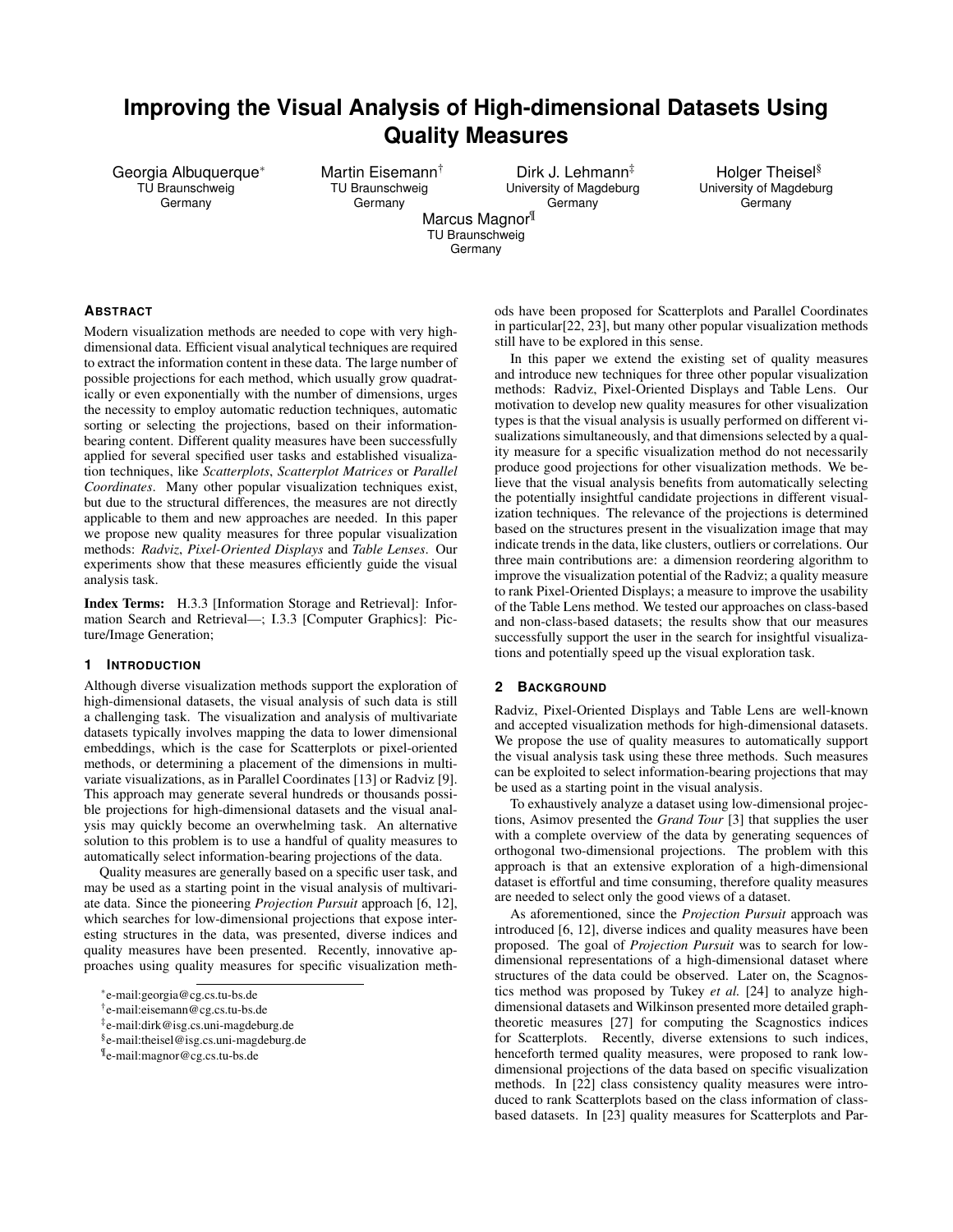allel Coordinates for class-based and non class-based datasets were presented.

Radviz is a radial visualization method, similar to Parallel Coordinates in the sense that it allows to visualize all dimensions of the dataset at once. It was first proposed in [9] to help the classification of DNA sequences. Later on, Radviz was extensively used to search for trends, especially clusters, in multidimensional datasets [10, 21, 17, 16]. We propose the use of quality measures to define an effective placement of the dimensions for a Radviz. Earlier, the dimensions were plotted either in the original order of the dataset or using a *Class Discrimination Layout Algorithm* [21]. This second method produces feasible results when applied to flattened datasets, i.e. the dimensionality is artificially expanded by splitting one dimension into two or more new dimensions [8], but our method is better suited for specific user tasks, like cluster searching (Section 3.3).

The second contribution of this paper is a quality measure to appraise the information content of projections in Pixel-Oriented Displays. Pixel-oriented visualization methods are very popular because they support the visualization of very large datasets. An overview of pixel-oriented visualization techniques is presented in [14]. A first trial on quality measures in such displays was proposed in [20], where an algorithm to measure the randomness of pixel visualizations was defined based on the entropy of the images. We propose a quality measure to appraise the information content of pixel visualizations. Our method was tested on Jigsaw maps [25] and was able to successfully rank the displays according to their overall information content.

Table Lens is a method to visualize large amounts of tabular data that uses a *focus & context* technique to display a detailed form of the data from selected table regions. It was first proposed in [19, 18], inspired by the *Generalized Fisheye Views* [7]. Later on, Bederson et al. applied the concepts from Table Lens in the *Date Lens fisheye calendar tool* [4]. The Data Lens was designed with the constrained display space of PDAs in mind and supports visualization of different time spans, search and presentation tools to highlight patterns and outliers. We propose an extension of the Table Lens method based on the information-bearing content on the table. Specifically, we use two measures to identify and highlight outliers and correlations between dimensions in a user defined Table Lens.

# **3 RADVIZ ANALYSIS**

Radviz[9] is a radial visualization method where the dimensions are represented by points placed equally spaced around a circumference. Each sample x*i* of an *n*-dimensional dataset is represented by a point p*i* in a 2-dimensional plot, as depicted in Figure 1. Imagine that each point  $\mathbf{p}_i$  is connected by *n* springs to the *n* respective dimensions of the dataset and the spring constant  $K_i$  is equal to the *j*-th coordinate of  $\mathbf{x}_i$ , namely  $x_{i,j}$ . The final position of  $\mathbf{p}_i$  in the visualization is determined by the point where the sum of all spring forces is zero and can be computed as:

$$
\mathbf{p}_{i} = \frac{\sum_{j=1}^{n} \mathbf{d}_{j} x_{i,j}}{\sum_{j=1}^{n} x_{i,j}} , \qquad (1)
$$

 $\mathbf{d}_j$  is the vector pointing from the center to the position of the respective dimension on the circumference.

An important aspect of the Radviz visualization method is that it supports visualizing all dimensions of a dataset at once, such that it can be very useful while searching for clusters and outliers in highdimensional data. Similar to Parallel Coordinates, a very important issue in Radviz is to decide in which order the dimensions shall be plotted to support a specific user task. Radviz is quite sensitive to the order of the dimensions, e.g. if dimensions with high values for a sample are placed close to each other in a sector on the circumference, this sample will be plotted towards this sector. Furthermore,



Figure 1: Radviz example. The dimensions *j* are represented by points, placed equally spaced around a circumference and each sample x*<sup>i</sup>* is plotted at position p*<sup>i</sup>* according to its coordinate values  $x_{i,i}$ 

samples with similar coordinate values are plotted close to the center.

In this paper, we propose to make use of quality measures to generate a Radviz with an appropriate order of dimensions for a specific user task. A quality measure can be successfully applied to a visualization to appraise its information bearing content, but exhaustively computing all n-dimensional combinations in order to choose the best one requires a prohibitive amount of time for highdimensional datasets.

Therefore the problem at hand is twofold. First, we need a useful quality measure to define whether a specific Radviz visualization provides useful information. This will be discussed in Section 3.1. Second, we need an efficient algorithm to guide the synthesis as it is unfeasible to create all possible visualizations. We will describe our approach in Section 3.2.

# **3.1 Quality Measures**

Diverse quality measures can be used to quantify the amount of information of a Radviz, given a user task. Due to the scatter properties of a Radviz, most quality measures for Scatterplots may be applied to Radviz as well. In this paper, our analysis is based on the user task of searching for clusters, which is a very common task while visually exploring datasets with the Radviz method. For class-based datasets, we make use of the *Class Density Measure* (CDM) proposed in [23]. The CDM favors projections where the defined classes are well separated from each other and penalizes overlapping classes. For the non-class-based datasets, we propose a new quality measure to rank visualizations by searching for projections with well defined clusters. We call this measure *Cluster Density Measure*. Note that for our quality measures nomenclature, we assume clusters to be groups of data points close together in the visualization, while classes are defined as groups of data points with a previously know labeling.

## 3.1.1 Cluster Density Measure

The *Cluster Density Measure* (C<sub>l</sub>DM) is designed to rank visualizations based on their clustering properties. Besides point-cloudlike visualizations, like Scatterplots and Radviz, it can also be directly applied to dense visualizations, like Continuous Scatterplots or Pixel-Oriented Displays. The C*l*DM algorithm is directly applied to a visualization image and consists of two main parts: an image clustering algorithm; the measure estimation based on the cluster properties. Figure 2 gives an overview of the different steps of the algorithm.

For point-cloud-like visualizations (Figure 2(a)), we first compute a continuous representation of the image, whereupon a density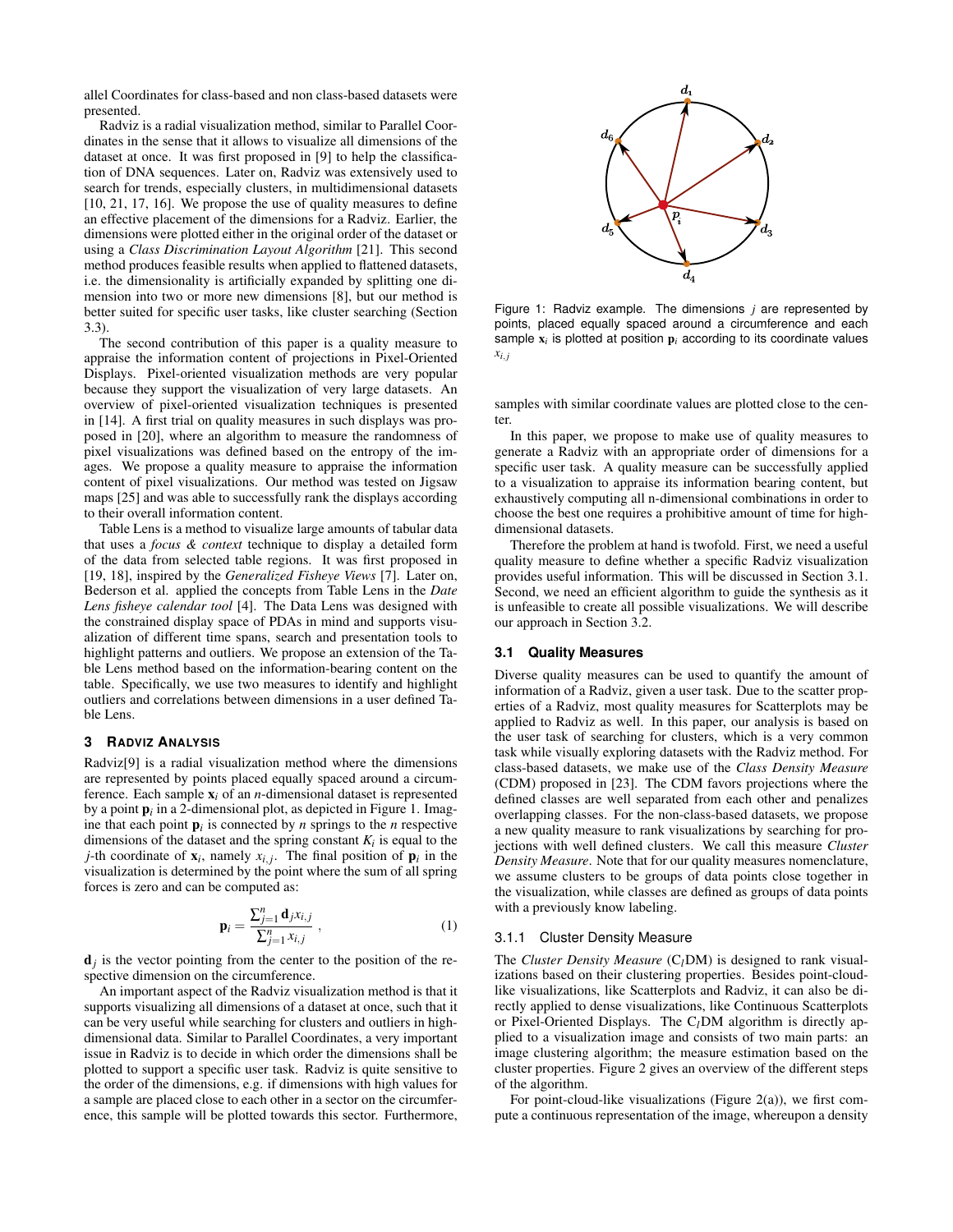

Figure 2: C*l*DM algorithm example. (a) Original data plot, (b) density image computed based on local neighborhoods in the original image, (c) smoothed density image, (d) cluster contours obtained by zero crossing detection in the Laplace image of (c), (e) detected cluster regions and (f) original image with the average radius per cluster overlaid in the image.

image (Figure 2(b)) is computed based on local neighborhoods in the original image. Working with a density image instead of the data points directly, has the advantage of not treating outliers as compact clusters. The density at a pixel  $\mathbf{p}_i$  is defined as  $1/r$ , where *r* is the radius of the enclosing sphere of the *k*-nearest neighbors of p*i* [23]. As these density images are usually still quite noisy, we extract the low frequency parts in order to create smooth density images (Figure 2(c)). This can be achieved by applying a Gaussian filter with a large standard deviation  $\sigma$ . The kernel width has a direct interpretation as the size of a region over which clusters should preferably not be mixed.

Clusters in these density images appear as smooth blobs (Figure  $2(c)$ ). We define the border of a cluster in the smooth density image as the point of inflection, i.e. where the curvature changes its sign. This can be conveniently found by convoluting the image with a Laplace filter and then searching for zero crossings (Figure 2(d)). Finally, we decide how many clusters are defined by the remaining contour based on the distance between the contour points. Two contour points are considered to belong to the same cluster if the distance between them is either smaller than a threshold  $\tau$  or there exists a path along other contour points where the maximum distance between two adjacent points on the path is always smaller than  $\tau$ . Otherwise, the contour points belong to different clusters. We set  $\tau = \sqrt{P}/5$  where *P* is the number of pixels in the density image. After labeling the contours, the center  $\mathbf{c}_k$  and average radius  $r_k$  per cluster are computed. The final measure is then defined as:

$$
C_l DM = \frac{1}{K} \sum_{k=1}^{K} \sum_{l=k+1}^{K} \frac{d_{k,l}^2}{r_k r_l},
$$
 (2)

where *K* is the number of detected clusters and  $d_{k,l}$  is the euclidian distance between the cluster centers  $c_k$  and  $c_l$ . Accordingly, the C*l*DM assigns high values to views that present well defined clusters with small intra-cluster distances and large inter-cluster distances.

# **3.2 Radviz Sorting**

Given the CDM and C*l*DM measure, we are able to quantify the quality of a Radviz plot. Now we need an efficient way to find a good Radviz plot without creating each possible visualization.



(a) Finding the best placement for the  $3<sup>rd</sup>$  dimension.



(b) Finding the best placement for the  $4<sup>th</sup>$  dimension.

Figure 3: Dimension placement example for the first four dimensions of the Wine dataset. (a) The algorithm is initialized with the 1<sup>st</sup> and  $2<sup>nd</sup>$  dimension and the best placement for the  $3<sup>rd</sup>$  is computed. (b) Other dimensions are successively added and the best arrangement is kept in each step.

We propose a greedy incremental algorithm to successively add dimensions to a Radviz plot to define a suitable order. This greedy approach provides a tradeoff between finding the optimal solution, which can be found by exhaustively searching all possible visualization arrangements, and completing all computations in a feasible time.

We start by creating a Radviz with only two dimensions. The first two dimensions added to the Radviz can be the first two in the dataset or the best two dimensions determined by a quality measure. We then add another dimension and create all possible 3D Radviz plots (at the current state only two positions are possible, see Figure 3(a)). According to the quality measure used, the best sequence of dimensions is selected for further processing. This intermediate Radviz is then successively augmented with all other dimensions by searching for and then keeping the best sequence with every dimension added. The final sequence defines a good placement of dimensions according to the chosen measure and user task.

Figure 3 shows an example of dimension placement for the first four dimensions of the *Wine* dataset. The algorithm is initialized with the 1<sup>st</sup> and 2<sup>nd</sup> dimension and the best placement for the 3<sup>rd</sup> is computed (Figure 3(a)). It is worth noting that a Radviz with three dimensions is not sensitive to their placement, the possible arrangements present only rotated and/or mirrored variations of the same structure. We then create all possible Radviz visualizations by adding the fourth dimension. The best ordering is kept. Therefore the overall complexity of the proposed algorithm is  $O(n^2)$ , which is comparably low to an  $O(n!)$  exhaustive search.

# **3.3 Experiments**

We tested our Radviz dimension placement algorithm on a variety of datasets. For classified datasets, we applied the *Class Density Measure* (CDM) [23] and for unclassified datasets the *Cluster Density Measure* (C<sub>l</sub>DM) defined in Section 3.1.1. First, we show our results for the Wine dataset [1], a class-based dataset with 178 records and 13 dimensions that describes chemical properties of Italian wines from different cultivars. The first plot in Figure 4 is the original Radviz, without dimension replacement. In the second plot, the dimensions were reordered using the t-statistic algorithm proposed in [21]. In the third one the results of our placement algorithm are shown. The t-statistic is used to group dimen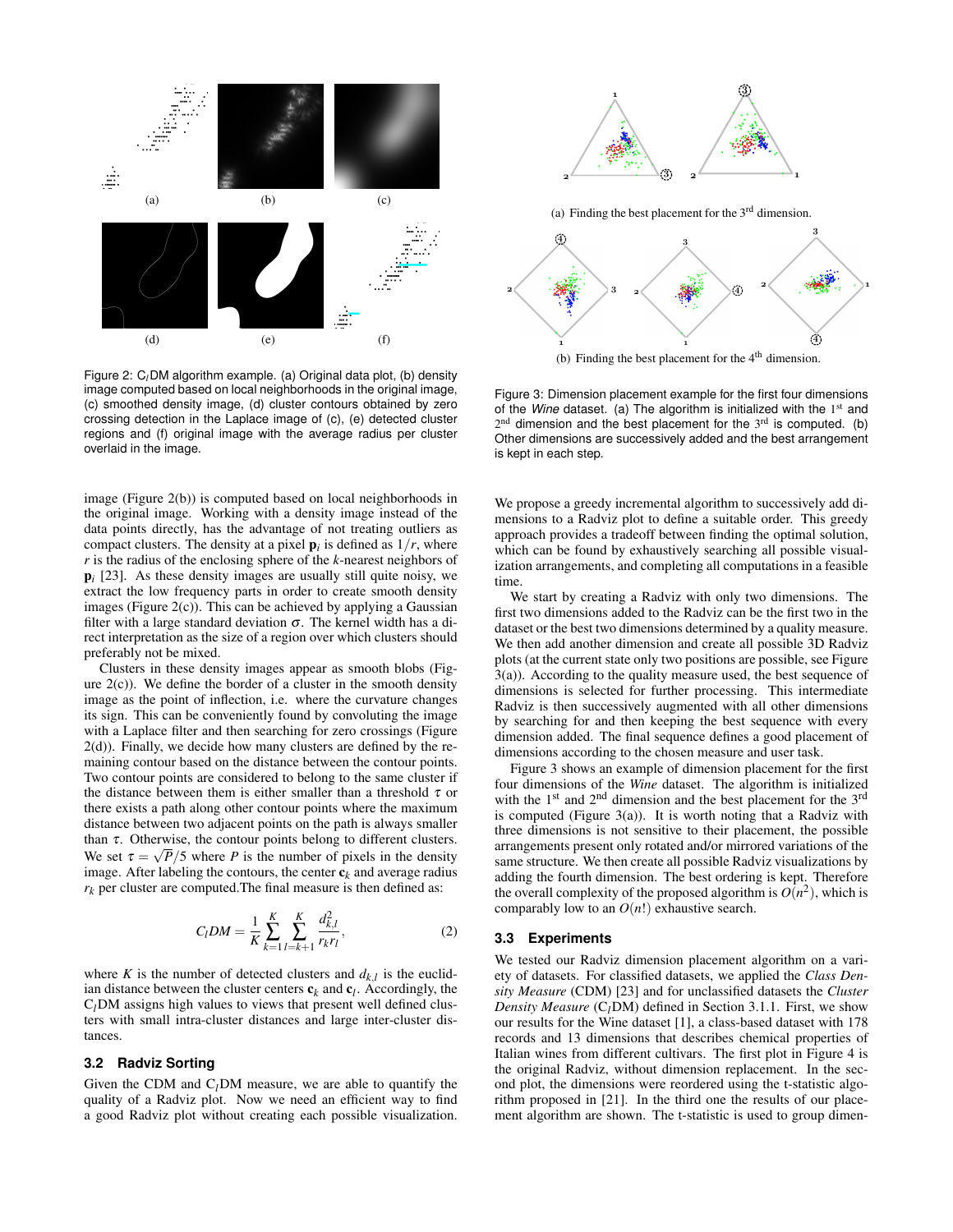sions that similarly discriminate the records of a dataset and requires a classification of the records in some manner. Note that the t-statistic method presented a better plot than the original one, considering a cluster separation task, but the best plot for the same task was achieved using our method with quality measures. A second example, for another class-based dataset, is shown in Figure 5. *Olives*[29] is a classified dataset with 572 olive oil records from nine different regions from Italy, which define the classes of the dataset. For each sample, the normalized concentrations of eight fatty acids are given as attributes.

For unclassified data, we show our results in a synthetic dataset with ten dimensions, Figure 6. As the t-statistic method requires a classification of the data set, we compare our results for unclassified data only with the original Radviz. The left plot presented in Figure 6 is the original Radviz without any dimension reordering and the right one is the Radviz generated by our dimension placement algorithm. Observe that the resulting plot using our  $C_lDM$  method presents well separated clusters compared to the original plot.



Figure 4: Original Radviz, t-statistic and our results, respectively, for the *Wine* dataset using the CDM measure. The different colors depict the different classes (cultivars) of the dataset.



Figure 5: Original Radviz, t-statistic and our results, respectively, for the *Olives* dataset using the CDM measure. The different colors depict the different classes (regions) of the dataset.



Figure 6: Original Radviz and our results, respectively, for a synthetic dataset with 10 dimensions and 8 clusters using the C<sub>l</sub>DM measure.

## **4 PIXEL-BASED DISPLAYS**

## **4.1 Jigsaw Maps**

Standard projection techniques reduce the number of dimensions from *n* to two plus color information for visualization of the data on



Figure 7: A screen-filling curve, here an H-curve, and a color mapping *g* is used to create a Jigsaw map.

the screen. In some cases, it turns out to be beneficial to go the other way around and represent a one dimensional function as a 2D plot in order to preserve some of the characteristics inherent in the data, e.g., natural order and locality. Examples of such data, would be the household income of a certain region or weather data. This is the idea behind Wattenberg's Jigsaw maps [25]. Jigsaw maps project the one dimensional data, or each dimension of multivariate data, into the 2D plane, using a space filling curve, in such a way that properties like locality and clusters are preserved, an example can be seen in Figure 7. If the dataset conveys more than one dimension, one Jigsaw map for each dimension is created.

An important step to create a Jigsaw map from a set of one dimensional data points  $X_j$  is to first normalize the values according to the desired output image size  $s^2$ : To serve this purpose a function  $g(\mathbf{X}_j)$  needs to be defined to map  $\mathbf{X}_j$  into sequences of subsets of  $\{1, 2, ..., s^2\}$ 

$$
g(\mathbf{X}_j) = (\{1, 2, ..., m_1\}, \{m_1 + 1, ..., m_2\}, ..., \{m_{k-1} + 1, ..., m_k\})
$$

where  $m_i = x_{1,j} + x_{2,j} + \ldots + x_{i,j}$ , and  $m_K = s^2$  where  $s^2$  is the number of pixels in the output visualization. Width and height are considered to be of equal size and are usually a power of two. The layout function *J* for the Jigsaw maps can be defined using *g* and another function *H*: a screen-filling curve satisfying *c*-locality. *C*locality is preserved wenn the diameter of a region  $r_i$  corresponding to a data point *xi*, *<sup>j</sup>* is bounded by a small constant *c*. This keeps regions relatively compact in the output. Then

$$
J(\mathbf{X}_j) = H(g(\mathbf{X}_j)) ,
$$

i.e. each data value is given a set of connected positions along the screen filling curve and a color. A common choice for the color mapping is to assign the data values to a color gradient in order to ease the interpretation of the underlying data. We use linear mapping for the experiments in this paper. However, other sophisticated mappings [5] may be used without additional effort together with our quality measures. An example for a space-filling curve and its colorization is given in Figure 7.

## 4.1.1 Quality Measure

The task at hand is to find interesting structures in a Jigsaw map, clusters are the most well known. But it can be hard to find clusters, as these structures usually do not have any specific size or layout which makes it difficult to describe them in a mathematical sense. Schneidewind *et al.* [20] used the entropy or standard deviation of the color values in different grid cells to derive a quality measure. The algorithm considered regions as interesting if the entropy or standard deviation was larger than a certain threshold  $\tau_{min}$  but smaller than another threshold  $\tau_{max}$ . There are two drawbacks of this method. First, the thresholds need to be set by hand.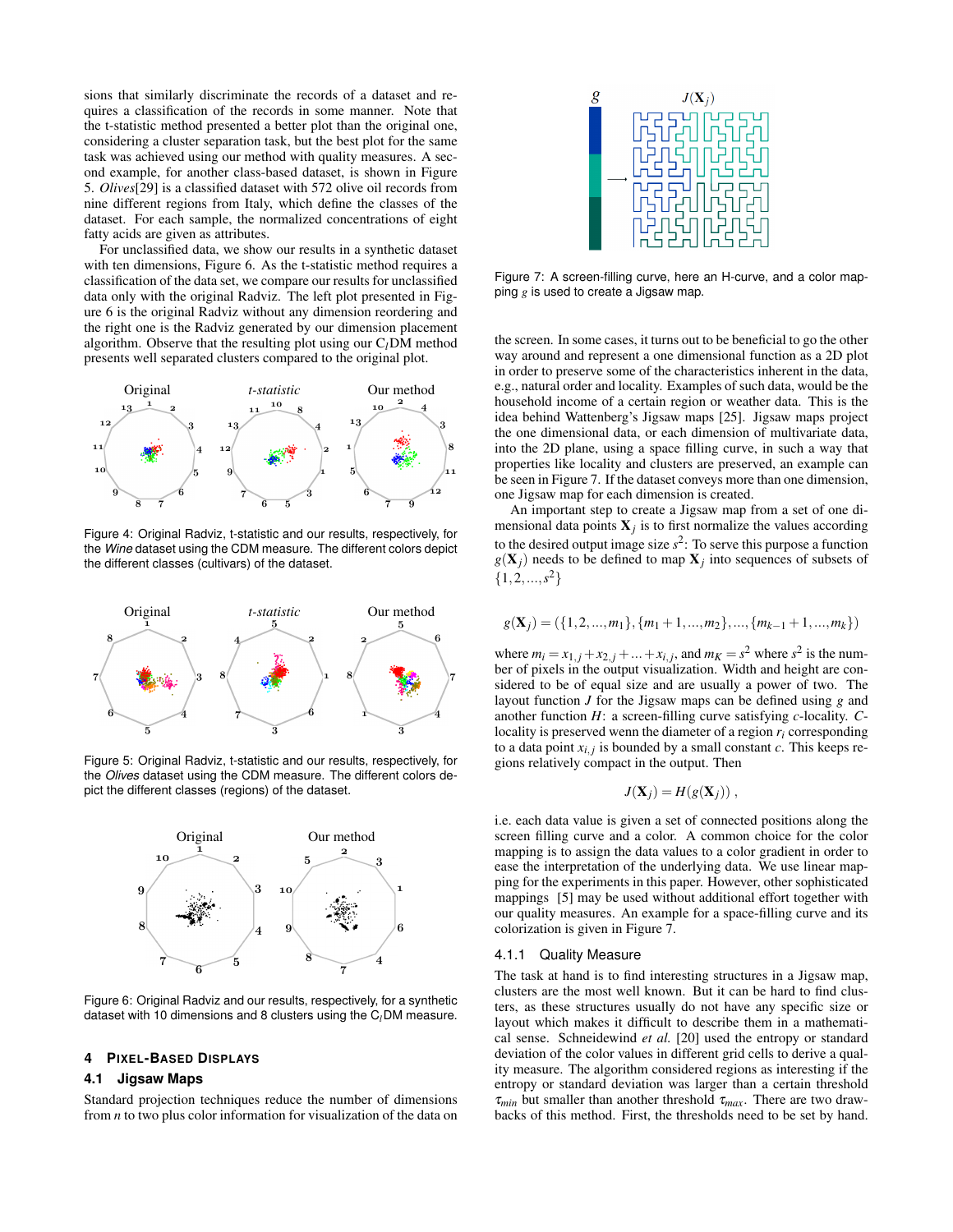

Figure 8: Visualization of the noise dissimilarity, from left to right: Original Jigsaw map  $J(X_i)$ , corresponding noise function  $\aleph(X_i)$ , our noise dissimilarity measure computed for each pixel (values are linearily scaled for better readability). Lighter values correspond to a stronger dissimilarity and therefore more interesting structures. The top row shows an outlier example in the *Ozone* dataset [28]. Our algorithm highlights these outliers as interesting regions. In the bottom row a visualization with more abstract patterns is shown. Note that most of these structures are captured well with our approach.

Without any knowledge of the underlying data this can be tedious. Second, entropy as well as standard deviation do not pay any attention to the spatial arrangement of the data. To do so, the user is urged to provide a weighting function for the hierarchical analysis in [20]. Again this can be difficult, if the structures searched for are unknown.

Instead of searching for interesting structures directly, we propose to quantify the *dissimilarity* to a noise function  $\aleph(X_i)$ . We impose  $\mathbf{X}(\mathbf{X}_i)$  to have the same color probabilities as  $J(\mathbf{X}_i)$ , i.e. the histograms of both images are equal. In practice we can easily achieve this by randomly permutating the pixel coordinates of  $J(\mathbf{X}_i)$ . An example of such a Jigsaw map  $J(\mathbf{X}_i)$  and its corresponding noise function  $\mathbf{X}(\mathbf{X}_i)$  is given in Figure 8 in the left and middle images.

Next, we assume that Jigsaw maps  $J(\mathbf{X}_i)$  as well as the noise function  $\mathbf{X}(\mathbf{X}_i)$  can be modeled by a Markov Random Field that models the images as a realization of a local and stationary random process. Each pixel is characterized by a small set of spatially neighboring pixels, and this characterization is the same for all pixels. This model has been succesfully used for exemplar-based texture synthesis, see e.g. [26], which is related to our problem. In exemplar-based texture synthesis one starts with a noise function and tries to explain this noise function with a given input image. Now, we do the same but with exchanged images. We will try to explain a given visualization  $J(\mathbf{X}_i)$  with potential information by a given noise function  $\aleph(X_i)$ .

Due to the assumed locality and stationary characteristics of our images, we can base our quality measure on the similarity, respectively the dissimilarity, between local neighborhoods of each pixel in  $J(\mathbf{X}_i)$  and each pixel in  $\mathbf{X}(\mathbf{X}_i)$ . We call this the *Noise Dissimilarity Measure* (NDM). We denote a neighborhood of pixels with radius *r* around a pixel *i* with  $J_{NH(i)}(\mathbf{X}_j)$ ,  $\mathbf{x}_{NH(i)}(\mathbf{X}_j)$ . To quantify the noise dissimilarity we compute:

$$
NDM(J(\mathbf{X}_j), \mathbf{\aleph}(\mathbf{X}_j)) = \frac{1}{\omega} \sum_{i=1}^{s^2} diss(J_i(\mathbf{X}_j), \mathbf{\aleph}(\mathbf{X}_j)),
$$
 (3)

with

$$
diss(J_i(\mathbf{X}_j), \mathbf{X}(\mathbf{X}_j)) = \min_k(||J_{NH(i)}(\mathbf{X}_j) - \mathbf{X}_{NH(k)}(\mathbf{X}_j)||^2)
$$
  
and  $\omega = s^2(2r+1)^2$ 



Figure 9: Jigsaw maps[25] of the *Ozone* dataset [28]: The top row shows the three worst plots, while the bottom row shows the three best plots and their associated normalized goodness values as it was estimated by our NDM. Obviously the top row contains mainly noise and it is difficult to find interesting regions in such a visualization, also note that its overall appearance is more dull. The best plots according to the NDM show a larger degree of potentially meaningful patterns and a higher contrast. The goodness values of all plots have been normalized to range between 0 (for the worst plot) and 1 (for the best plot).

Here  $diss(J_i(\mathbf{X}_i), \mathbf{X}(\mathbf{X}_i))$  is simply the sum-of-squared differences between a neighborhood vector  $\overline{N}H$  around pixel position *i* in  $J(\mathbf{X}_i)$ and the best matching neighborhood in  $\mathbf{X}(\mathbf{X}_i)$  which was found at pixel *k*. The size of the neighborhood is defined by its radius  $r$ .  $\omega$  is a normalization factor which makes the measure invariant towards the image size and the neighborhood radius.

As the neighborhood matching employed in calculating the NDM is a very costly procedure, we apply different techniques to speed up the process. We limit the radius of the neighborhoods to  $r = 2$ , resulting in a 5  $\times$  5 neighborhood, which turns out to be sufficient in our test cases. As we use color images, this results in a 75D vector for comparison. We accelerate neighborhood matching by projecting the  $5 \times 5$  pixel neighborhoods into a truncated 12D principal component analysis (PCA) space. In addition we use a fast nearest-neighbor search [2] to find the best matching neighborhood in  $\aleph(X_i)$ .

The NDM has several beneficial properties. The characteristic of the noise function is a total absence of structures, therefore regions in  $J(\mathbf{X}_i)$  differing from every neighborhood in  $\mathbf{X}(\mathbf{X}_i)$  will likely contain interesting patterns. In addition, this measure also penalizes badly chosen color mappings. Low contrast images will result in less dissimilarity to  $\mathbf{X}(\mathbf{X}_i)$ , while high contrast images are preferred.Theoretically, the NDM should be applicable with little changes to other visualization methods, e.g. Pixel Bar Charts [15], but we currently did not investigate further in this direction.

#### 4.1.2 Experiments

As an application example we analyzed the *Ozone Level Detection* dataset [28] with 2536 instances and 73 dimensions. The visualizations for dimension 9 (WSR8), 24 (WSR23) and 60 (U70) have been considered to be the worst by our algorithm. They hardly contain any interesting regions and mainly contain noise (Figure 9, top row). Dimension 9 and 24 depict the measured wind speeds at different times, which are relatively constant with only few changes. On the other hand, dimensions 30 (T3), 34 (T7) and 35 (T8), which depict the temperature at 3am, 7am and 8am in the morning, provide insights into the change of temperature throughout the years.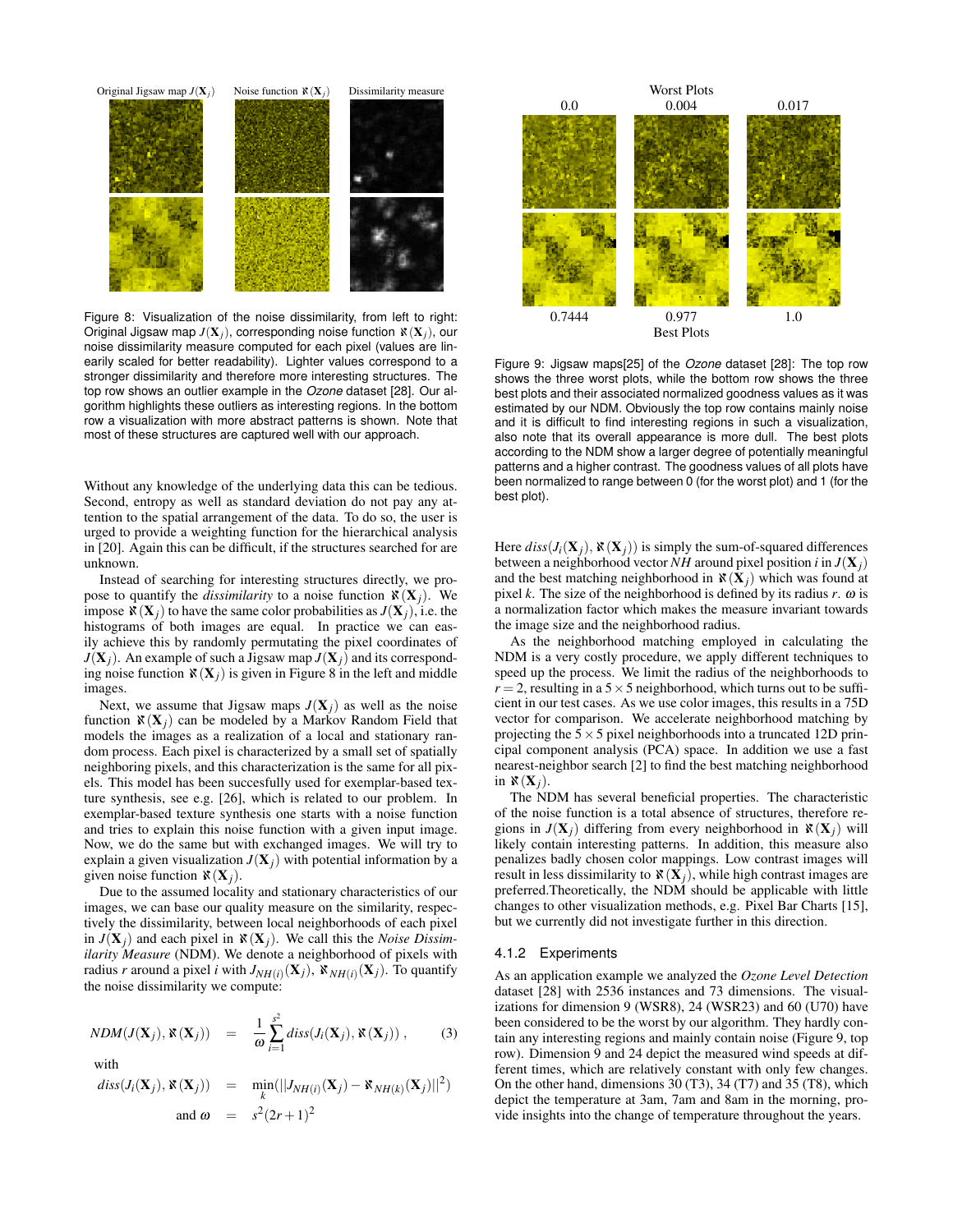# **5 TABLE LENS**

Graphical Compressed Tables (GCT) are a common technique to visualize large datasets in tabular form. Within this representation columns contain the information for the different dimensions and rows correspond to the attributes or samples of the dataset. Every row and attribute has a height of one pixel and represents the underlying data qualitatively utilizing a tiny bar metaphor. Similar to other visualization techniques, only the relative values are visible for each dimension. Row-based sorting techniques allow for recognizing dimensional-dependencies (for instance correlation) in a comprehensive manner.

Table Lenses (TL) are an established and well-accepted *focus & context* technique for GCT's and have been introduced in [19] and [18]. Using this technique, the user can select dimensions (column) and attributes (rows), that are then represented as spreadsheets, instead of the compressed style. Thus, it is possible to steer the Degree of Interest (DOI) and allow for systematic explorative visual search. A subset of information is selected from the dataset by selecting dimensions and attributes in a GCT representation.

Table Lenses easily become confusing for the user as soon as more than a few dimensions or samples have been selected and it becomes difficult to see interesting patterns like correlation or outliers in the data. An example of a GCT and an according GCT+TL is shown in Figure 10.

In this section, we present a semi-automatic approach to extend the Table Lens technique to visually support and present inter- and intra-dimensional relations in the selected data. We support user tasks like outlier detection or correlation detection. The user can select regions which are enhanced similar to a Table Lens, but additional information from the applied quality measures are added to support the analysis.



Figure 10: Standard Design for a Graphical Compressed Table and the Table Lens extension. Top row: Dimensions are mapped to columns, with a dimension descriptor at the top, while the different data values are mapped to the corresponding row in a GCT. Bottom row: GCT with active TL emphasize a selected subset of the underlying dataset.

# **5.1 Quality Measures**

## 5.1.1 Data extraction

In the special case where the original data is no longer available, the GCT must be analyzed directly to extract the relative data values for each dimension and sample. We will not go into too much detail here, but basically one can search for horizontal and vertical lines in the same color as the border and extract them. This divides the image into different grid cells. After removing the dimension identifier at the top of each column, each grid cell left represents one dimension of the dataset. As each attribute is one line in these cells, the relative (and potentially discretized) data values can be easily extracted.

# 5.1.2 Attribute Correspondence Matrix

Once we reconstructed the dataset up to a scale factor for each dimension, the user can start his/her visual analysis by selecting certain dimensions and attributes, similar to Table Lenses. From the selected regions we extract an *attribute correspondence matrix D*. Each column of *D* represents one of the selected dimension  $d_{id}$ , while each row represents the selected attributes  $a_{id}$ , see Figure 11.



Figure 11: Example of the attribute correspondence matrix *D*. The matrix is established from the selected dimensions, here 0,2 and 3, and the selected attributes, 19 till 25, and the corresponding values from the GCT (for better readability the GCT+TL is shown).

# 5.1.3 Enhanced Table Lens Visualization

Using the attribute correspondence matrix *D*, a local statistic data analysis can be performed on the basis of the extracted qualitative values. To demonstrate this procedure, we describe algorithms applied to *D* to identify outliers and linear correlations. In order to find a suitable measure to describe outliers, all attribute values are assumed to follow a normal distribution. For each value  $D(d_i, a_j)$ , a value  $o(d_i, a_j)$  is calculated that describes the likeliness for an outlier:

$$
o(d_i, a_j) = min(1, \frac{|D(d_i, a_j) - \mu_{d_i}|}{3\sigma})
$$

with

$$
\mu_{d_i} = \frac{1}{n_{aa}} \sum_{l=0}^{n_{aa}-1} D(d_i, a_l); \quad \sigma = \sqrt{\frac{1}{n_{aa}} \sum_{l=0}^{n_{aa}-1} (D(d_i, a_l) - \mu_{d_i})^2},
$$

where  $n_{aa}$  is the number of active attributes. If  $o(d_i, a_j) > 3\sigma$  then  $o(d_i, a_j)$  is 1. This choice is motivated by the fact that 99.97% of all values are within a  $\mu \pm 3\sigma$  environment (3 sigma rule). The closer a value  $D(d_i, a_j)$  is to the boundary of  $3\sigma$ , the more likely this value can be considered as an outlier. To highlight these outliers visually, we use a colormap to encode the corresponding area in the GTC+TL relative to  $o(d_i, a_j)$ . High values are marked yellow and low ones are colored in dark green, see Fig. 12 middle right. For each possible pairwise combination of dimensions  $d_i$  and  $d_j$  in *D* the *correlation coefficient*  $k(d_i, d_j)$  is calculated to emphasize the linear correlation between two dimensions of the subset:

$$
k(d_i, d_j) = \left| \frac{\sum_{l=0}^{n_{aa}-1} (D(d_i, a_l) - \mu_{d_i}) (D(d_j, a_l) - \mu_{d_j})}{\sqrt{\sum_{l=0}^{n_{aa}-1} (D(d_i, a_l) - \mu_{d_i})^2 \sum_{l=0}^{n_{aa}-1} (D(d_j, a_l) - \mu_{d_j})^2}} \right|
$$

with

$$
\mu_{d_i} = \frac{1}{n_{aa}} \sum_{l=0}^{n_{aa}-1} D(d_i, a_l)
$$

Due to the absolute value of  $k$ , our measure also detects negative correlations.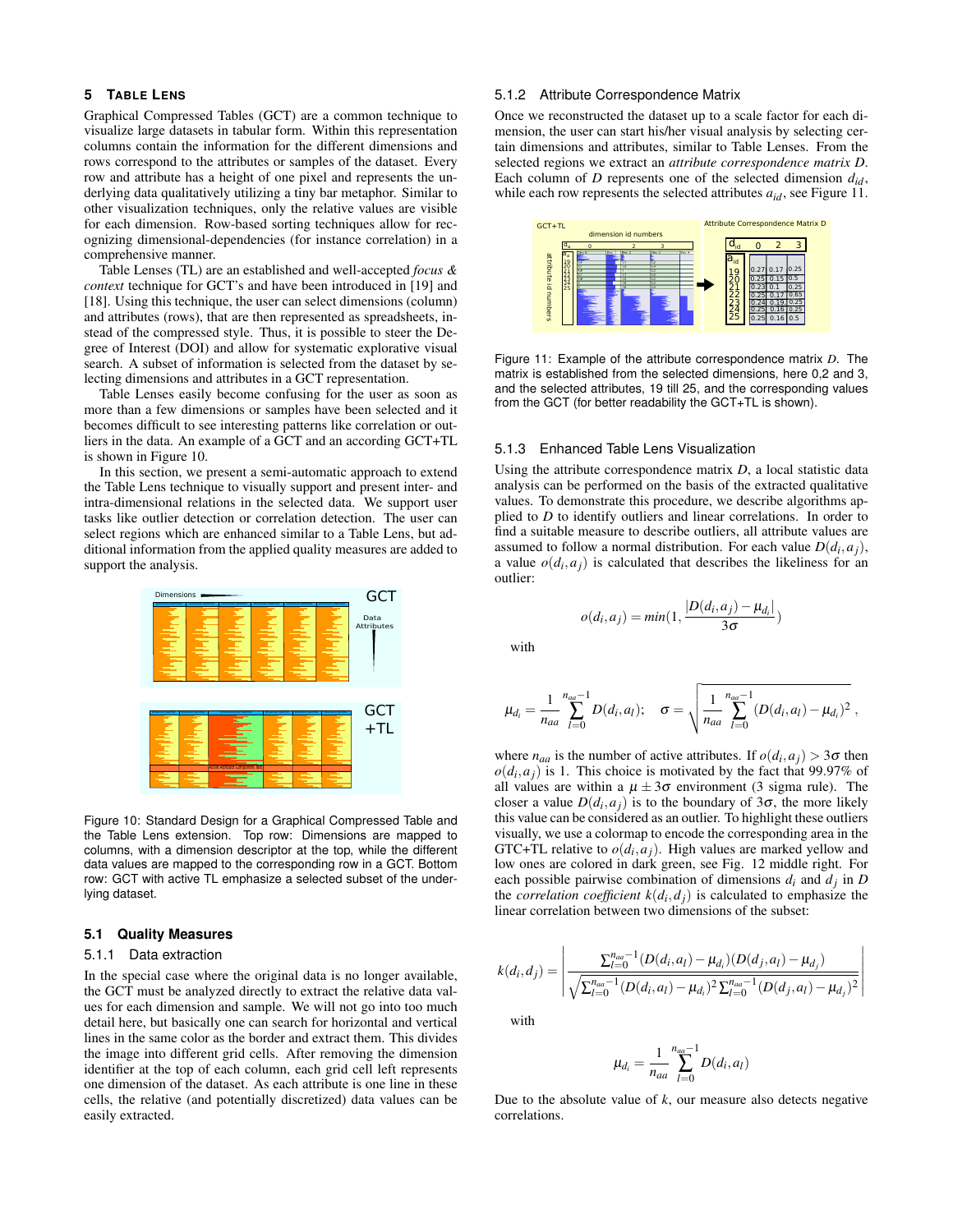The *n* best correlation pairs, i.e. pairwise dimensions, will be visualized in the Table Lenses. This is done by mapping every single combination of the best pairs  $(d_i \text{ and } d_j)$  to an individual color. The color of one pair implicitly encodes a visual relation between these dimensions. While the base color can be chosen arbitrarily, the brightness *b* of that color is defined as:

> $b = \frac{k(d_i, d_j)}{l}$ *k*max (4)

with

$$
k_{max} = max_{i,j}(k(d_i, d_j))
$$

Using this description, the individual correlation coefficient modifies the brightness of the final color, highlighting (relatively) good correlations. The corresponding TL area is split into *s* equallycolored sectors, where *s* is the number of correlations between dimension *di* to the other marked dimension which are among the *n* best correlation coefficients, see Fig. 12 on the right.

## **5.2 Experiments**

Figure 12 depicts the experimental results for the *Olive* dataset [29] and the *Yeast* dataset [11] with different Table Lens configurations. In the leftmost image the GCT is shown followed by the standard GCT with TL. The image on the middle right illustrates our result on potential outlier detection (yellow) and the image on the right marks pairwise linear correlations for the three best correlation candidates within the subset.

It can be stated that outliers can be identified fast and are well recognizable using the imposed color scheme. Less probable candidates are shown in more decent colors. In addition to this, the correlation between different active parts of the dimensions can be detected quickly. For instance the visualization reveals that dimension 2 and 5, 2 and 6 as well as 5 and 6 are in direct relation to each other in the *Olive* dataset shown in Figure 12 (a).

The significance of the identified linear correlation can be visually analyzed using the displayed color brightness. It can be observed that the selected regions of dimension 2 and 5 (light green) has the strongest correlation within this configuration. Furthermore, it is noticeable that dimension 2 and 3 have the strongest correlation within the selected subset of the *Yeast* dataset (Fig. 12 (b)).

Note that the correlations are still relative and not absolute with respect to the original dataset. Therefore the visualization enhances correlation tendencies within the given subset without communicating the actual absolute strength of those dependencies. In general an absolute quantization of the analyzed values can be deduced by setting  $k_{\text{max}} = 1$  in equation 4, which removes the value normalization for *b*.

# **6 CONCLUSION**

In this paper, we extended the existing set of quality measures presented in [23], and proposed new techniques for three other popular visualization methods: Radviz, Pixel-Oriented Displays and Table Lens. Specifically, we presented an improvement for the Radviz method with a greedy dimension placement algorithm based on quality measures. This can be applied to data with predefined categorical labels or datasets without any class information, We compare our method with a previously proposed sorting method for Radviz [21] and show the improvements introduced by our approach. Moreover, we proposed a new quality measure specialized for the clustering user task in point cloud-like visualization methods, e.g. Scatterplots and Radviz, an algorithm to detect information-bearing structures in Pixel-Oriented Displays, and finally, we incorporated information-bearing algorithms into the Table Lens technique for the purpose of finding correlation and outliers. With respect to performance, in our examples, the computation time has never exceed 300 milliseconds for the Table Lens algorithm, 180 milliseconds for each Jigsaw image, and 100 seconds for the Radviz sorting using the CDM measure. However, this computing time may be significantly reduced using a GPU implementation.

The presented contributions are able to aid and potentially speed up the visual exploration process and are a further step towards the realization of an effective and efficient visual analysis tool for highdimensional data. As future work, we intent to compare quality measures for different visualization methods and connect all these approaches in a single visualization tool.

## **ACKNOWLEDGEMENTS**

This work was supported in part by a grant from the German Science Foundation (DFG) from projects DFG MA2555/6-1 and DFG TH692/6-1, within the strategic research initiative on Scalable Visual Analytics.

# **REFERENCES**

- [1] S. Aeberhard, D. Coomans, and O. D. Vel. Comparative-analysis of statistical pattern-recognition methods in high-dimensional settings. pattern recognition. In *IEEE Signal Processing Workshop on Higher Order Statistics.*, pages 14–16. John Wiley, 1994.
- [2] S. Arya, D. M. Mount, N. S. Netanyahu, R. Silverman, and A. Y. Wu. An optimal algorithm for approximate nearest neighbor searching in fixed dimensions. In *ACM-SIAM Symposium on Discrete Algorithms*, pages 573–582, 1994.
- [3] D. Asimov. The grand tour: a tool for viewing multidimensional data. *Journal on Scientific and Statistical Computing*, 6(1):128–143, 1985.
- [4] B. B. Bederson, A. Clamage, M. P. Czerwinski, and G. G. Robertson. Datelens: A fisheye calendar interface for pdas. *ACM Transactions on Computer-Human Interaction*, 11:90–119, 2004.
- [5] E. Bertini, A. D. Girolamo, and G. Santucci. See what you know: Analyzing data distribution to improve density map visualization. In *EuroVis*, pages 163–170, 2007.
- [6] J. H. Friedman. Exploratory projection pursuit. *Journal of the American Statistical Association*, 82(397):249–266, 1987.
- [7] G. W. Furnas. Generalized fisheye views. *SIGCHI Bull.*, 17(4):16–23, 1986.
- [8] G. Grinstein, P. Hoffman, S. Laskowski, and R. Pickett. Benchmark development for the evaluation of visualization for data mining. In *Information Visualization in Data Mining and Knowledge Discovery*, pages 129–176. Morgan Kaufmann, 2001.
- [9] P. Hoffman, G. Grinstein, K. Marx, I. Grosse, and E. Stanley. Dna visual and analytic data mining. In *Proceedings of the 8th conference on Visualization '97*, pages 437–ff., Los Alamitos, CA, USA, 1997. IEEE Computer Society Press.
- [10] P. Hoffman, G. Grinstein, and D. Pinkney. Dimensional anchors: a graphic primitive for multidimensional multivariate information visualizations. In *NPIVM '99*, pages 9–16, New York, NY, USA, 1999. ACM.
- [11] P. Horton and K. Nakai. A probabilistic classification system for predicting the cellular localization sites of proteins. In *International Conference on Intelligent Systems for Molecular Biology*, pages 109–115, 1996.
- [12] P. J. Huber. Projection pursuit. *The Annals of Statistics*, 13(2):435– 475, 1985.
- [13] A. Inselberg. The plane with parallel coordinates. *The Visual Computer*, 1(4):69–91, December 1985.
- [14] D. A. Keim. Designing pixel-oriented visualization techniques: Theory and applications. *IEEE Transactions on Visualization and Computer Graphics*, 6:59–78, 2000.
- [15] D. A. Keim, M. C. Hao, U. Dayal, and M. Hsu. Pixel bar charts: A visualization technique for very large multi-attribute data sets. *Visualization, extended version in: Information Visualization Journal, Palgrave*, 1(2), 2002.
- [16] L. Nováková and O. Štěpánková. Radviz and identification of clusters in multidimensional data. In *IV '09: Proceedings of the 2009 13th International Conference Information Visualisation*, pages 104–109, Washington, DC, USA, 2009. IEEE Computer Society.